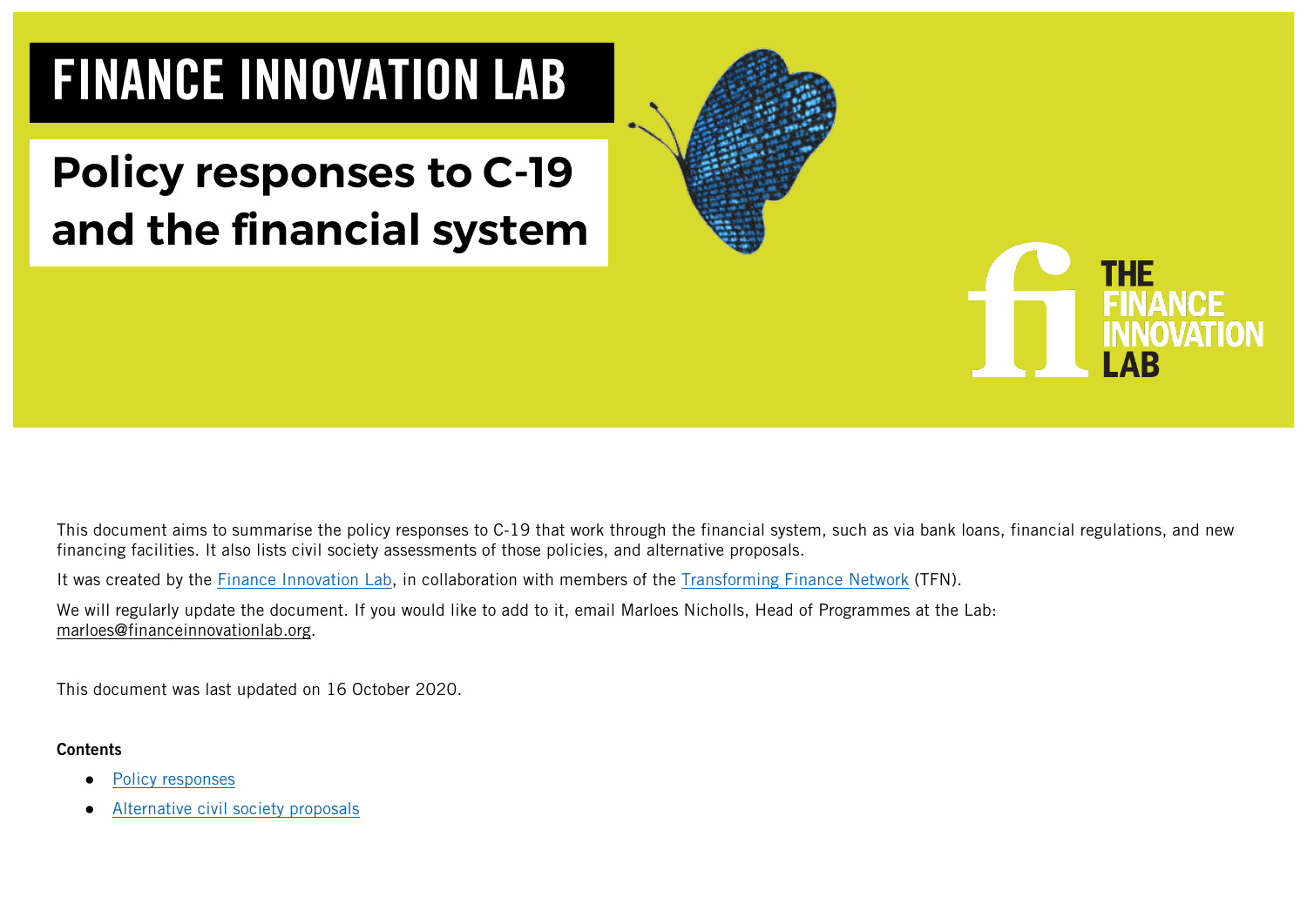## <span id="page-1-0"></span>1. Policy responses

| POLICY:                                                                      | <b>DESCRIPTION:</b>                                                                                                                                                                                                                                                                                                                                                                                                                                                                                                                                                                                                                                                                                             | <b>CIVIL SOCIETY RESPONSE:</b>                                                                                                                                                                                                                                                                                                                                   |
|------------------------------------------------------------------------------|-----------------------------------------------------------------------------------------------------------------------------------------------------------------------------------------------------------------------------------------------------------------------------------------------------------------------------------------------------------------------------------------------------------------------------------------------------------------------------------------------------------------------------------------------------------------------------------------------------------------------------------------------------------------------------------------------------------------|------------------------------------------------------------------------------------------------------------------------------------------------------------------------------------------------------------------------------------------------------------------------------------------------------------------------------------------------------------------|
| <b>Monetary</b><br>Policy (BoE,<br>March, June,<br>August,<br>October 2020)  | The Bank of England (BoE) cut the Bank Rate to 0.1%<br>(from 0.25%) and Quantitative Easing (QE) expanded<br>by £200bn, bringing the total size of the asset<br>purchasing scheme to £645bn. The majority of asset<br>purchases will be government bonds.                                                                                                                                                                                                                                                                                                                                                                                                                                                       | Positive Money called for the BoE to buy gilts directly from the government, as<br>opposed to from financial markets, and has criticised corporate bond purchases<br>for supporting some of the biggest polluters.<br>NEF <i>uncovered</i> a significant carbon bias in 'corporate QE' too.                                                                      |
|                                                                              | In June, it was agreed that QE should be expanded<br>by another £100bn by the end of the year, taking the<br>programme to £745bn.                                                                                                                                                                                                                                                                                                                                                                                                                                                                                                                                                                               |                                                                                                                                                                                                                                                                                                                                                                  |
|                                                                              | In October, the BoE wrote to banks to ask them how<br>ready they would be for negative interest rates, and<br>what they might need to prepare. The BoE have said<br>that this does not mean rates will necessarily shift into<br>negative territory; but policy-makers needed to know<br>whether there were operational or technological<br>challenges involved in such a move. The BoE is<br>cautious about this move as the implications of a<br>negative interest rate could be substantial. It could<br>reduce bank profitability, squeeze savers, and<br>adversely affect pensions funds. However, it could<br>also reduce mortgage rates for some.<br>(Next Monetary Policy Committee meeting is 5/11/20) |                                                                                                                                                                                                                                                                                                                                                                  |
| Expansion of<br>the 'Ways and<br>Means'<br>mechanism<br>(BoE, April<br>2020) | The Ways and Means facility is designed to provide<br>temporary, short-term financing to Government in<br>order to smooth cashflows and support market<br>functioning by minimizing the immediate impact of<br>raising additional funding in gilt and sterling money<br>markets (shorter-term debt instruments).                                                                                                                                                                                                                                                                                                                                                                                                | Positive Money welcomed the announcement:<br>"Politicians will be left with no recourse to claw coronavirus spending back<br>with draconian austerity measures once this crisis is over. We already knew<br>that austerity was a deeply misguided economic project, this move further<br>strengthens the argument that it should never be considered an economic |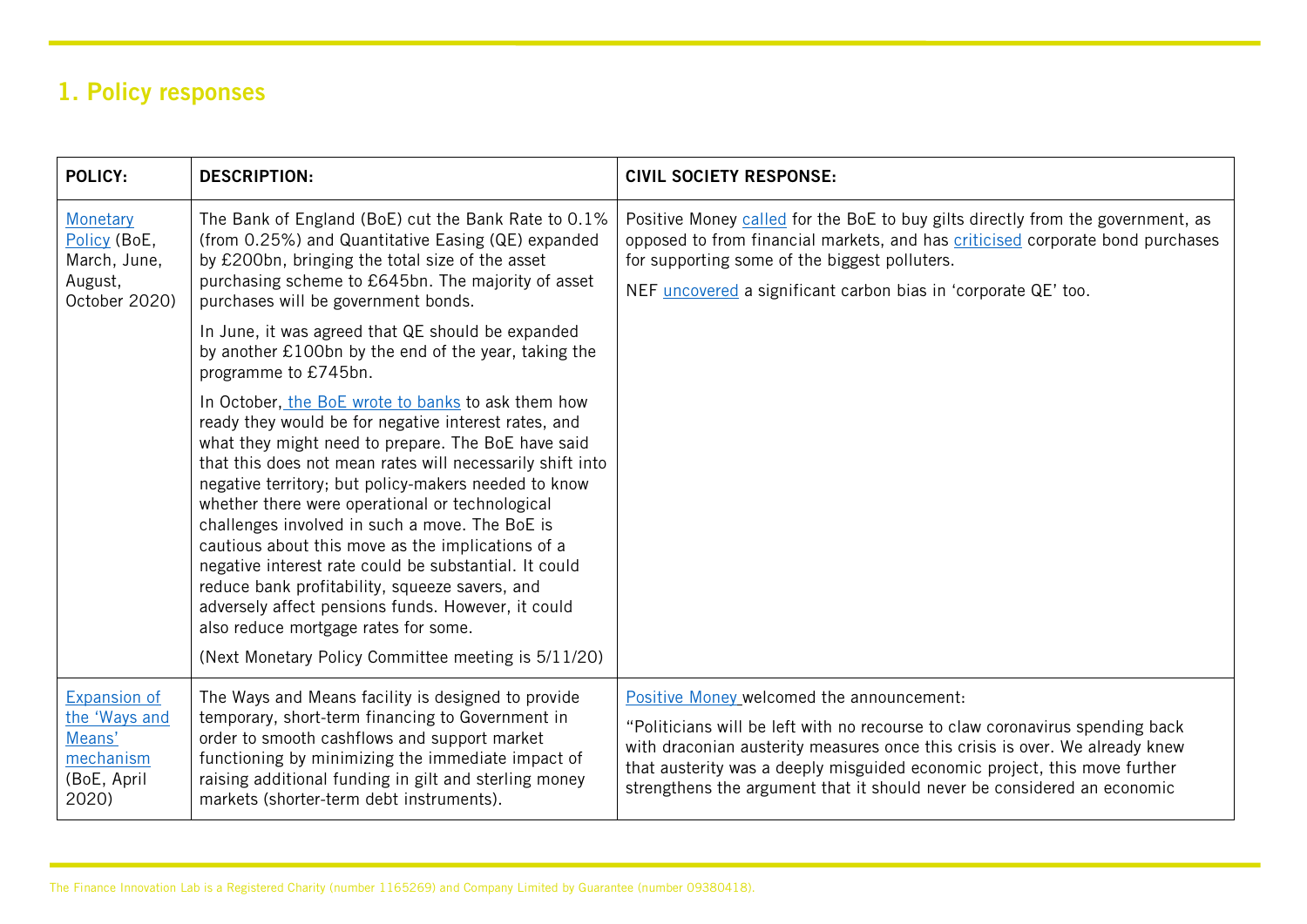|                                                                                                 | The BoE expanded the overdraft facility, but the<br>Government (HMG) has said it will continue to use the<br>markets as its primary source of financing, and its C-<br>19 response schemes will be fully funded by<br>additional borrowing via normal debt management<br>operation.<br>Andrew Bailey, governor of the BoE, has stated that<br>the measure would only be 'temporary and short-term'<br>(The FT).                                                                           | necessity, while conclusively proving the existence of a magic money tree once<br>and for all."<br>Lord Adair Turner, Frances Copola and Frank van Lerven joined the Economic<br>Change Unit to discuss: How to pay for the crisis? Debt, the BoE and monetary<br>financing. |
|-------------------------------------------------------------------------------------------------|-------------------------------------------------------------------------------------------------------------------------------------------------------------------------------------------------------------------------------------------------------------------------------------------------------------------------------------------------------------------------------------------------------------------------------------------------------------------------------------------|------------------------------------------------------------------------------------------------------------------------------------------------------------------------------------------------------------------------------------------------------------------------------|
| <b>Term Funding</b><br>Scheme with<br>additional<br>incentives for<br>SMEs (BoE,<br>March 2020) | The Term Funding Scheme (TFS) will, over 12<br>months, offer four-year funding of at least 10% of<br>participants' stock of real economy lending at interest<br>rates at, or very close to, Bank Rate (0.1%). This aims<br>to help banks and building societies pass the reduced<br>Bank Rate on to their customers via lower interest<br>rates.<br>Additional funding will be available for banks that<br>increase lending, especially to small and medium-<br>sized enterprises (SMEs). | Positive Money and NEF are keen to explore how the Term Funding Scheme can<br>be adapted so that it functions as a form of green credit guidance.                                                                                                                            |
| Dividends,<br>share buybacks<br>and cash<br>bonuses (BoE,<br>March 2020)                        | UK banks have agreed to calls from the BoE's<br>Prudential Regulatory Authority (PRA) to suspend<br>dividends, share buybacks and cash bonuses to<br>senior staff.                                                                                                                                                                                                                                                                                                                        |                                                                                                                                                                                                                                                                              |
| Regulatory<br>measures for<br><b>PRA</b> firms<br>(BoE)                                         | Capital requirements for banks were reduced, with<br>the aim of helping them to expand lending to UK<br>businesses and households. Countercyclical capital<br>buffers have been reduced to 0%. Stress tests planned<br>for 2020 have been cancelled to allow lenders to<br>focus on meeting the needs of households and<br>businesses via the continuing provision of credit.                                                                                                             |                                                                                                                                                                                                                                                                              |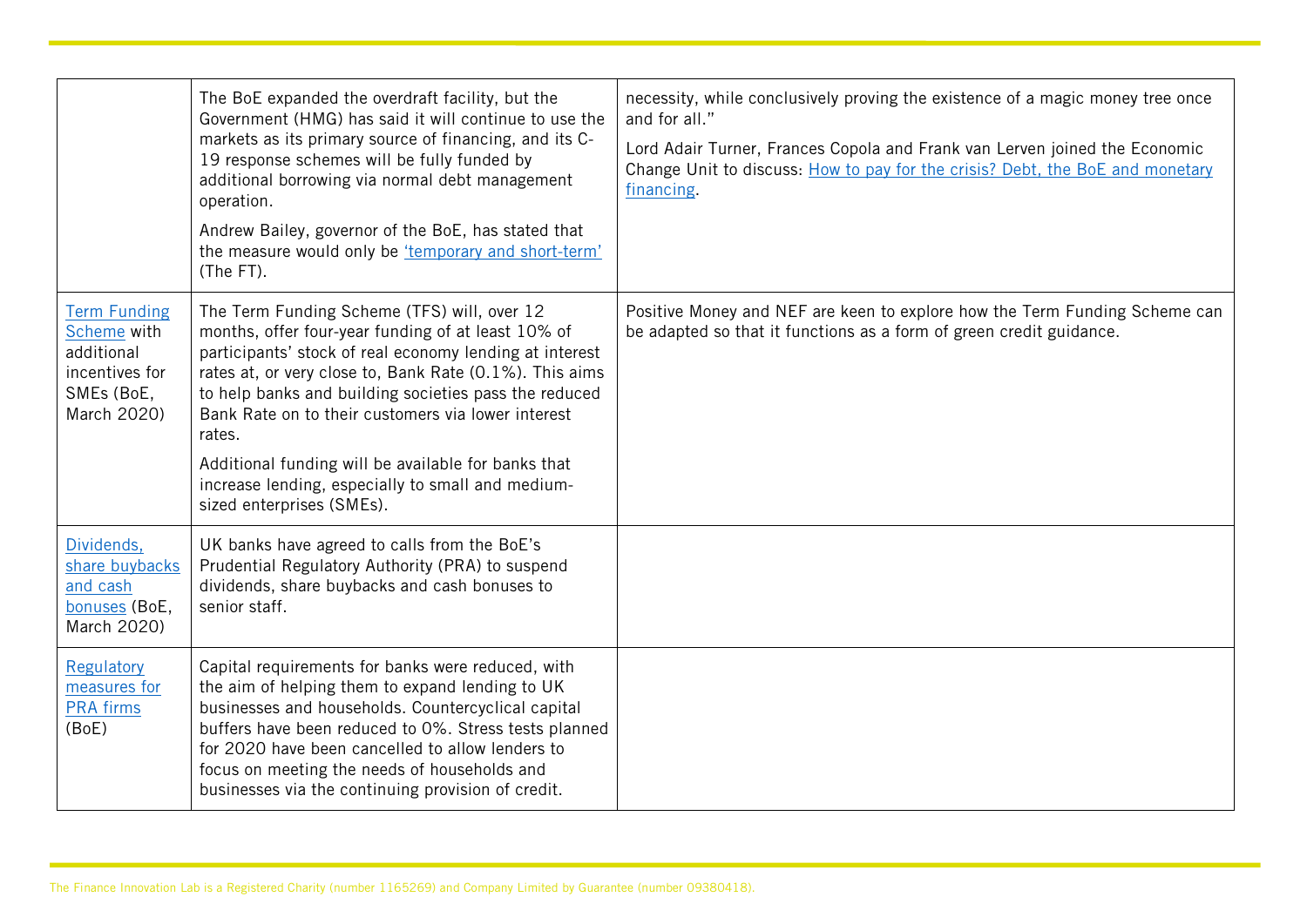|                                                              | Other reporting requirements have also been<br>postponed, including liquidity reports and climate<br>risk reports.<br>The Financial Policy Committee (FPC) and PRA assess<br>banks to be entering this period with strong balance<br>sheets and capital positions, with sufficient capital to<br>accommodate the impacts of a UK/global recession<br>and a financial markets shock. |                                                                                                                                                                                                                                                                                                                                                                                                                                                     |
|--------------------------------------------------------------|-------------------------------------------------------------------------------------------------------------------------------------------------------------------------------------------------------------------------------------------------------------------------------------------------------------------------------------------------------------------------------------|-----------------------------------------------------------------------------------------------------------------------------------------------------------------------------------------------------------------------------------------------------------------------------------------------------------------------------------------------------------------------------------------------------------------------------------------------------|
| Coronavirus<br><b>Future Fund</b><br>(HMT, April<br>2020)    | This scheme offers government convertible loans<br>between £125,000 and £5,000,000 to innovative<br>companies which are facing financial difficulties due<br>to C-19. The funding must be at least equally<br>matched by funding from private investors.<br>These loans are an option for businesses that rely on                                                                   | Studies by the LSE offer 2 key lessons for the Future Fund:<br>1. Subsidizing third-party investment leads to high start-up growth that<br>would otherwise not occur, so restricting the Future Fund eligibility to<br>those that have already secured private funding will help the government<br>identify the right set of businesses: those with high growth potential.<br>However, incompatibility with tax incentives from alternative schemes |
|                                                              | equity investment and are unable to access other<br>government business support programmes because<br>they are either pre-revenue or pre-profit.                                                                                                                                                                                                                                    | such as SEIS may lead to underutilization of the Future Fund, as<br>investors are unwilling to forgo the private equity tax incentives to<br>provide the private sector match funding for the Future Fund.                                                                                                                                                                                                                                          |
|                                                              | The company must be UK based, have raised at least<br>£250,000 in equity investment from third party<br>investors in the last 5 years, none of its shares are<br>traded publicly, and was incorporated before 31 Dec<br>2019.                                                                                                                                                       | 2. The debt contracts of the Future Fund might be hard to swallow for<br>existing investors, since they are high interest (8%) and highest<br>seniority, if conversion to equity does not occur. Therefore, existing<br>investors need to have a high degree of confidence in order to find this<br>condition palatable. This may also undermine demand.                                                                                            |
|                                                              | The total size of the funding pot is £250m (but an<br>expansion may be considered).                                                                                                                                                                                                                                                                                                 | Several concerns have been raised by the tech sector that the conditions of the<br>fund would exclude underrepresented founders. Diversity data about applicants                                                                                                                                                                                                                                                                                    |
|                                                              | Innovate Finance advocated for this, with the hope<br>that the fintech sector would benefit.                                                                                                                                                                                                                                                                                        | and awardees to the fund is available here.                                                                                                                                                                                                                                                                                                                                                                                                         |
| <b>Bounce Back</b><br>Loan Scheme<br>(HMT, May,<br>September | Loans of $£2,000 - £50,000$ (up to a maximum of<br>25% of annual turnover) to help viable SMEs manage<br>cashflow problems. They are provided by private<br>lenders, and 100% guaranteed by HMG.                                                                                                                                                                                    | Introduced following criticism that the Business Interruption Loan Scheme (see<br>below) was not accessible enough to struggling companies. This scheme has<br>been outperforming the CBILS - in terms of usage, money lent, and feedback.                                                                                                                                                                                                          |
| 2020)                                                        |                                                                                                                                                                                                                                                                                                                                                                                     | Independent retailers (Drapers) have cautiously welcomed the micro-loan<br>scheme – especially the lack of forward-looking eligibility tests and a simple,                                                                                                                                                                                                                                                                                          |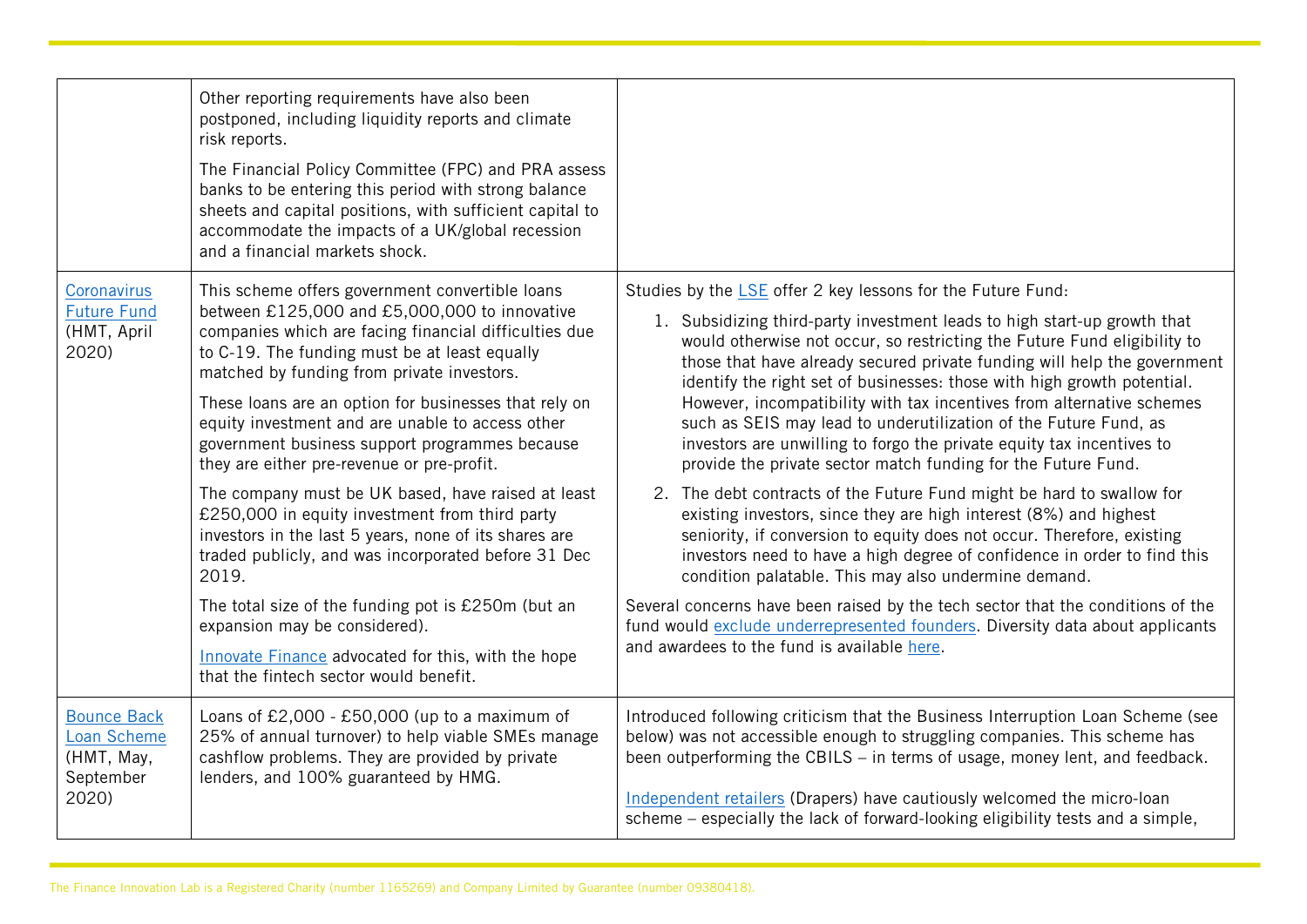|                                                                                             | They are 6-year loans with no early repayment charges.<br>0% interest and no repayment required for the first 12<br>months of these loans - 2.5% interest thereafter.                                                                                                                                                                                                                                                                                                                                                                                                                                                                                                                                                                                                                                                                                                                                                                                                                                                                                                           | quick and standard application form (loans arrive within 24 hours of approval<br>for most firms). However, they are concerned about taking on additional debt in<br>a highly uncertain future.                                                                                                                                                                                                                                                                                                                                                                                                                                                                                                                                                                                                                                                                                                                                                                                                                                                                                                                                                                                                                                                                                                                |
|---------------------------------------------------------------------------------------------|---------------------------------------------------------------------------------------------------------------------------------------------------------------------------------------------------------------------------------------------------------------------------------------------------------------------------------------------------------------------------------------------------------------------------------------------------------------------------------------------------------------------------------------------------------------------------------------------------------------------------------------------------------------------------------------------------------------------------------------------------------------------------------------------------------------------------------------------------------------------------------------------------------------------------------------------------------------------------------------------------------------------------------------------------------------------------------|---------------------------------------------------------------------------------------------------------------------------------------------------------------------------------------------------------------------------------------------------------------------------------------------------------------------------------------------------------------------------------------------------------------------------------------------------------------------------------------------------------------------------------------------------------------------------------------------------------------------------------------------------------------------------------------------------------------------------------------------------------------------------------------------------------------------------------------------------------------------------------------------------------------------------------------------------------------------------------------------------------------------------------------------------------------------------------------------------------------------------------------------------------------------------------------------------------------------------------------------------------------------------------------------------------------|
|                                                                                             | In April, the eligibility criteria was expanded. In<br>September, it was announced that the maturity period<br>of these loans would be increased to up to 10 years,<br>and the application deadline was extended until the<br>end of November.                                                                                                                                                                                                                                                                                                                                                                                                                                                                                                                                                                                                                                                                                                                                                                                                                                  | Positive Money called for such loans to take the form of grants instead, or for<br>the UK government to follow Switzerland in making such loans interest free,<br>noting that the current 2.5% cap is more than a lot of banks are charging for<br>mortgages. Otherwise there is a risk that we could be sleepwalking into an<br>implicit bank bailout for these government guaranteed loans.                                                                                                                                                                                                                                                                                                                                                                                                                                                                                                                                                                                                                                                                                                                                                                                                                                                                                                                 |
| Coronavirus<br><b>Large Business</b><br>Interruption<br>Loan Scheme<br>(HMT, April<br>2020) | An alternative lending solution (provided by private<br>lenders and banks) for viable larger UK-based<br>businesses suffering C-19 disruption.<br>Provides facilities of up to £25m for businesses with<br>a turnover between £45m-£250m and up to £50m for<br>businesses with a turnover above £250m. From 26<br>May, this expanded, so businesses can borrow up to<br>25% of turnover or £200m.<br>Loans are issued by banks and lenders accredited by<br>the British Business Bank, and HMG guarantees 80%<br>of the finance to the lender.<br>Companies borrowing over £50m on the scheme are<br>subject to restrictions:<br>- Cannot pay dividends<br>- Limits to share buybacks<br>- No cash bonuses or pay rises for senior management<br>Does not have a Business Interruption Payment to<br>cover interest and fees for first 12 months (like the<br>CBIL for SMEs).<br>In May, this scheme was expanded significantly in<br>scope. In September, the scheme was extended again,<br>such that the application period for loans will last until<br>the end of November. | In the report Who wins and who pays? (May 2020) IPPR notes that this calls<br>into question whether these loans will evolve into grants in the future. Many of<br>the companies who access these loans might become financially unviable as a<br>result of C-19, and therefore would either have to default on the loan and go<br>bust, or the government would have to forgive/write-off the loan (i.e. allow the<br>funding to become a grant). This would place significant strain on public<br>finances, which will ultimately have to be borne by the taxpayer.<br><b>IPPR</b> also argues that there is potentially an implicit bailout guarantee. HMG<br>will not allow these companies to fail, since they are systemically important to<br>the economy (see the Birch Plan below) - therefore, these companies might<br>assume that they will be bailed out (i.e. their loan obligations forgiven) if they<br>come into financial distress. This could create perverse incentives for<br>companies to take unnecessary risk, since they know they will be bailed out<br>should they fail (i.e. a moral hazard problem).<br>IPPR estimate that up to 45% of emergency payments made during the C-19<br>crisis, including the Job Retention Scheme, go back to landlords, banks, and<br>other lenders. |
|                                                                                             |                                                                                                                                                                                                                                                                                                                                                                                                                                                                                                                                                                                                                                                                                                                                                                                                                                                                                                                                                                                                                                                                                 |                                                                                                                                                                                                                                                                                                                                                                                                                                                                                                                                                                                                                                                                                                                                                                                                                                                                                                                                                                                                                                                                                                                                                                                                                                                                                                               |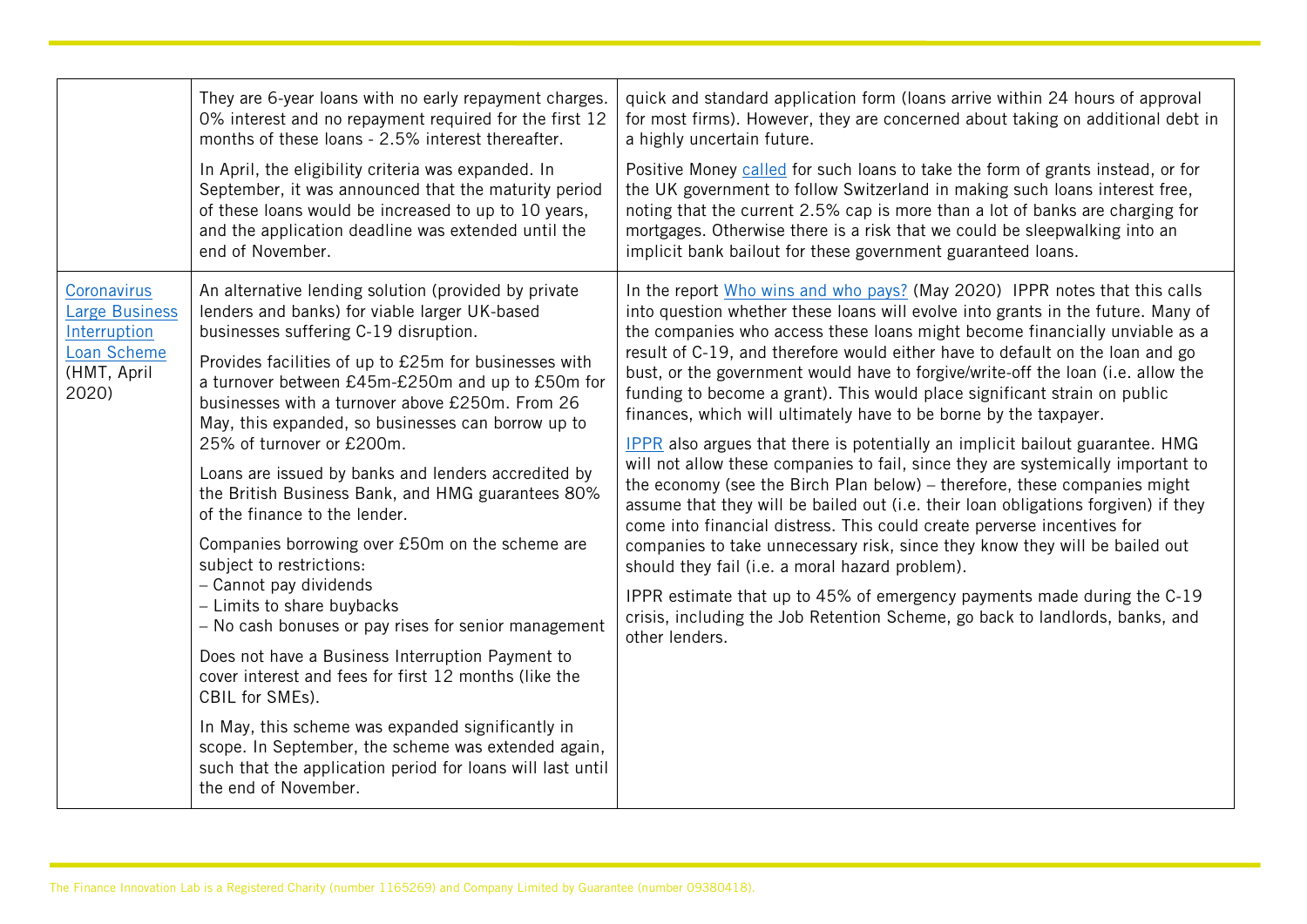| Coronavirus<br><b>Business</b><br>Interruption<br>Loan Scheme<br>(HMT, March | Another support measure for SMEs to manage their<br>finances and cashflow if they are experiencing lost<br>or deferred revenues due to C-19.<br>Provides lenders with a government-backed guarantee<br>of 80% on losses that may arise on facilities up to                                                                                                                                                  | IPPR argues that state loan guarantees protect lenders, not businesses,<br>who remain fully liable for their debts and bear the full risks of defaulting.<br>In addition, despite this state support, banks have been criticized widely<br>for failing to rapidly scale up access to affordable credit.                                                                                                                                                                                                                                      |
|------------------------------------------------------------------------------|-------------------------------------------------------------------------------------------------------------------------------------------------------------------------------------------------------------------------------------------------------------------------------------------------------------------------------------------------------------------------------------------------------------|----------------------------------------------------------------------------------------------------------------------------------------------------------------------------------------------------------------------------------------------------------------------------------------------------------------------------------------------------------------------------------------------------------------------------------------------------------------------------------------------------------------------------------------------|
| 2020)                                                                        | £5m. Lenders can use their discretion in deciding<br>sizes of loans and collateral required.                                                                                                                                                                                                                                                                                                                |                                                                                                                                                                                                                                                                                                                                                                                                                                                                                                                                              |
|                                                                              | Accessible to UK-based and financially viable SMEs<br>(turnovers less than £45m) impacted by C-19.                                                                                                                                                                                                                                                                                                          |                                                                                                                                                                                                                                                                                                                                                                                                                                                                                                                                              |
|                                                                              | Government will make a Business Interruption<br>Payment to cover the first 12 months of interest<br>payments and any lender-levied charges.                                                                                                                                                                                                                                                                 |                                                                                                                                                                                                                                                                                                                                                                                                                                                                                                                                              |
|                                                                              | In May, the scope of this scheme was expanded.<br>The portfolio-level cap on the lender's claim to the<br>government guarantee was also removed, meaning<br>that lenders were eligible for the 80% government<br>guarantee regardless of the volume of funds loaned<br>out.                                                                                                                                 |                                                                                                                                                                                                                                                                                                                                                                                                                                                                                                                                              |
|                                                                              | In September, it was announced that the maturity<br>period of these loans would be increased to up to<br>10 years, and the application deadline was extended<br>until the end of November.                                                                                                                                                                                                                  |                                                                                                                                                                                                                                                                                                                                                                                                                                                                                                                                              |
| Covid-19<br>Corporate<br>Financing<br>Facility<br>(HMT/BoE,<br>March 2020)   | Provides funding to businesses by purchasing<br>commercial paper (i.e. unsecured, short term debt<br>issued by the business) of up to 1 year maturity,<br>issued by firms making a material contribution to the<br>UK economy and that had an investment grade credit<br>rating at 01 Mar 2020. Aims to help businesses to pay<br>wages and suppliers while experiencing severe<br>disruption to cashflows. | The Covid Corporate Financing Facility: What are the conditions for the billion<br>bailouts? (Positive Money, July 2020) - The report proposes five<br>recommendations to improve the Covid Corporate Financing Facility (CCFF) and<br>align it with efforts to build back better. It outlines how the BoE and HMT can<br>strengthen the existing conditions of the scheme, introduce new conditions that<br>protect both workers and environment, implement mechanisms to ensure<br>compliance, and enhance the transparency of the scheme. |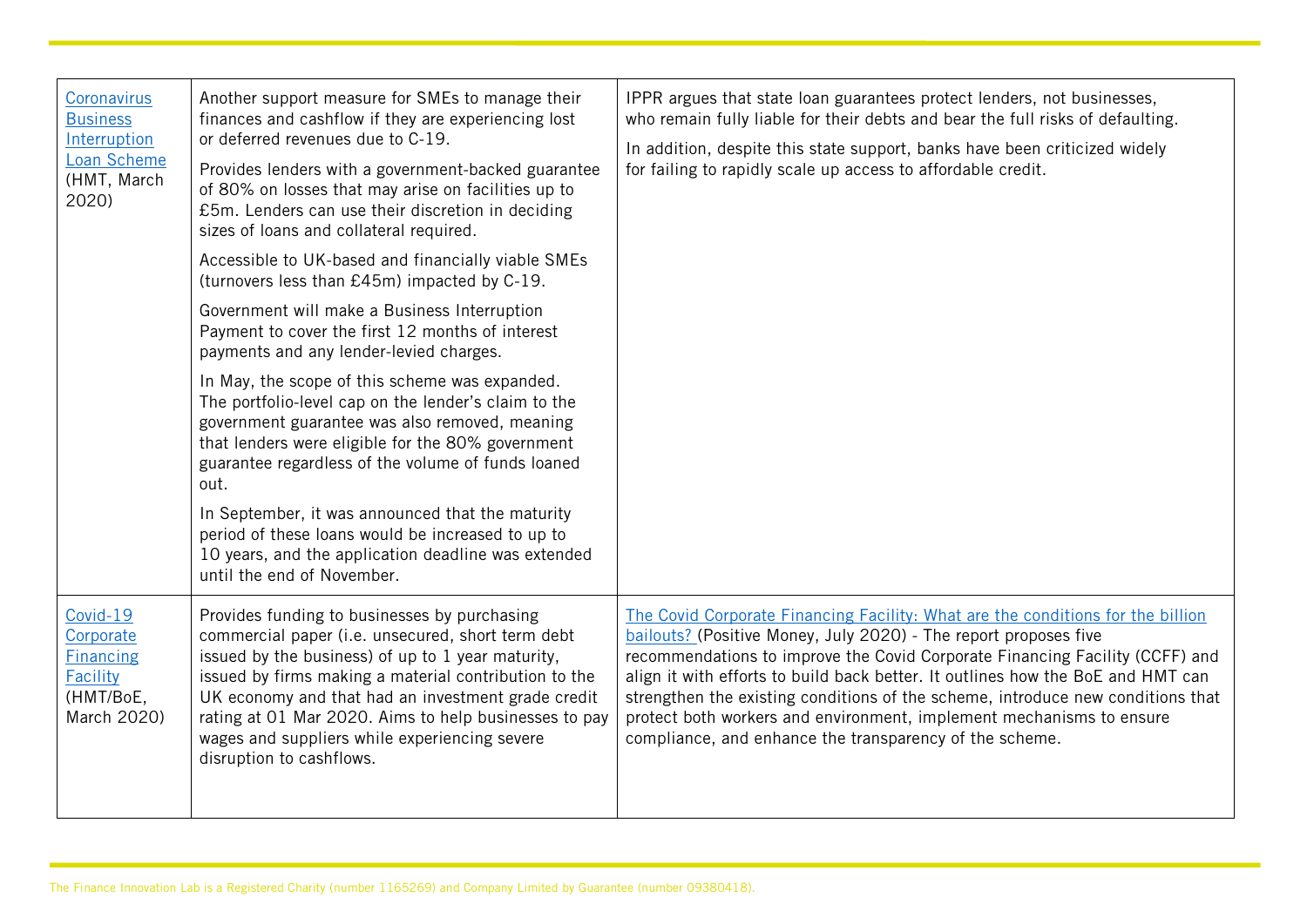|                                                                   | Financing terms will be comparable to those in<br>markets just before C-19. Open to firms that can<br>demonstrate sound financial health prior to shock.<br>Scheme will operate for as long as steps are needed<br>to relieve cash flow pressures.<br>Commercial paper would be issued by a financial<br>institution, and purchased jointly by HMT and BoE.<br>The funds raised must be used for business continuity<br>- they cannot be leveraged to make financial<br>investments.<br>In May, several <i>updates</i> (as summarised by Deloitte)<br>to this scheme were made and implemented. Firstly,                                                                                                                         |                                                                                                                                                                                                                                                                                                                                                             |
|-------------------------------------------------------------------|----------------------------------------------------------------------------------------------------------------------------------------------------------------------------------------------------------------------------------------------------------------------------------------------------------------------------------------------------------------------------------------------------------------------------------------------------------------------------------------------------------------------------------------------------------------------------------------------------------------------------------------------------------------------------------------------------------------------------------|-------------------------------------------------------------------------------------------------------------------------------------------------------------------------------------------------------------------------------------------------------------------------------------------------------------------------------------------------------------|
|                                                                   | businesses that wish to access this facility for a term<br>extending beyond 19 May 2021 will need to send a<br>letter to HMT that commits to showing restraint in the<br>payments of dividends and senior pay during the<br>period in which their commercial paper is outstanding.<br>Secondly, businesses which have used the facility will<br>be able to repay their drawings early if they choose to<br>do so. Finally, HMT and the BoE have decided to<br>publish the names of the businesses that have used<br>the facility, as well as the amounts borrowed.<br>Further updates were announced by the BoE in<br>September. Specifically, the closure date for purchase<br>of new commercial paper was set at 23 March 2021 |                                                                                                                                                                                                                                                                                                                                                             |
| <b>Personal Loans</b><br>and Credit<br>Cards (FCA,<br>April 2020) | The Financial Conduct Authority (FCA) has issued<br>guidance about how firms can support consumers in<br>relation to a number of products. This includes that<br>consumers can ask for a freeze on repayments for up<br>to 3 months on personal loans, credit cards, store<br>cards or catalogue credit, without consequence for<br>longer term credit ratings (until 31 October).                                                                                                                                                                                                                                                                                                                                               | The Centre for Responsible Credit highlights that while payment deferrals are<br>not supposed to have impacted credit scores, the question arises as to whether<br>borrowers impacted by C-19 who struggle to make payments after the deferral<br>period comes to an end should have their credit records negatively affected for<br>years into the future. |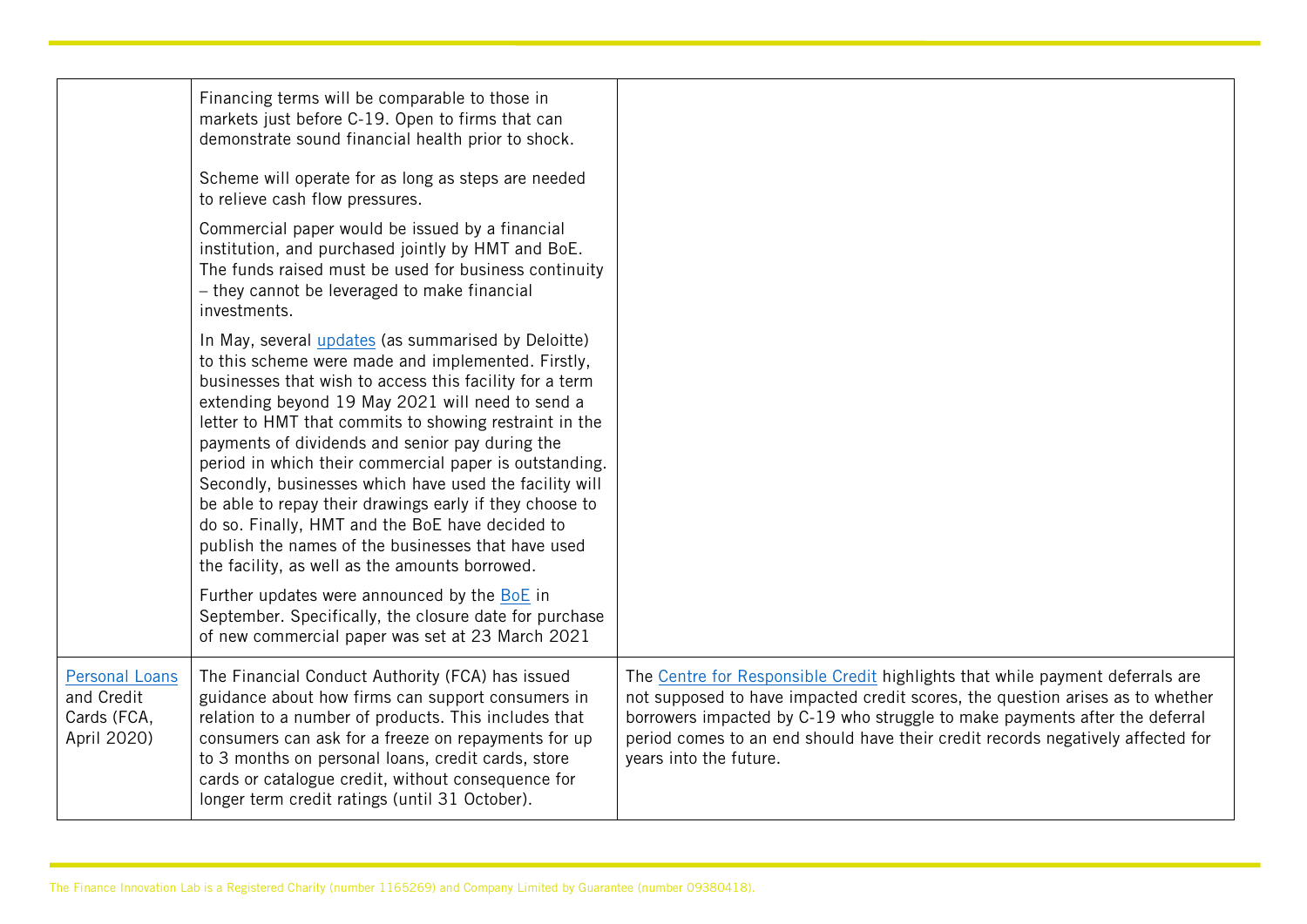|                                                        | Interest will usually continue to be charged over the<br>freeze period, but it is at the discretion of the lender.                                                                                                                                                                                                                                                                                                                                                                                                                                                                                                                                           |                                                                                                                                                                                                                                                                                                                                                                                                                                                                                                                                                                                                                                                                                                                                                                                                                                                                                                                                                                                                              |
|--------------------------------------------------------|--------------------------------------------------------------------------------------------------------------------------------------------------------------------------------------------------------------------------------------------------------------------------------------------------------------------------------------------------------------------------------------------------------------------------------------------------------------------------------------------------------------------------------------------------------------------------------------------------------------------------------------------------------------|--------------------------------------------------------------------------------------------------------------------------------------------------------------------------------------------------------------------------------------------------------------------------------------------------------------------------------------------------------------------------------------------------------------------------------------------------------------------------------------------------------------------------------------------------------------------------------------------------------------------------------------------------------------------------------------------------------------------------------------------------------------------------------------------------------------------------------------------------------------------------------------------------------------------------------------------------------------------------------------------------------------|
| <b>Overdrafts</b><br>(FCA, April<br>2020)              | Consumers can ask the provider of their main current<br>account for up to £500 of overdraft borrowing with no<br>interest for 3 months (until 31 October). Measures<br>from individual banks can vary, but this is a minimum<br>measure that should be offered.                                                                                                                                                                                                                                                                                                                                                                                              |                                                                                                                                                                                                                                                                                                                                                                                                                                                                                                                                                                                                                                                                                                                                                                                                                                                                                                                                                                                                              |
| Other forms of<br>credit (FCA,<br>April 2020)          | 3 month payment freeze for motor finance.<br>1 month payment freeze for high-cost short-<br>term credit loans (e.g. payday loans).<br>3 month repayment freeze on rent-to-own<br>agreements.<br>3 month repayment freeze on buy-now-pay-<br>later agreements.<br>3 month repayment freeze on pawnbroking<br>agreements.<br>(All until 31 October).                                                                                                                                                                                                                                                                                                           |                                                                                                                                                                                                                                                                                                                                                                                                                                                                                                                                                                                                                                                                                                                                                                                                                                                                                                                                                                                                              |
| <b>Mortgages</b><br>(FCA, March,<br>September<br>2020) | Payment holidays' can be agreed with lenders (not<br>making repayments for a set amount of time) as well<br>as 'partial payment holidays' (reduced payments).<br>This is accessible for people up to date on their<br>mortgage payments, and also to buy-to-let landlords<br>whose tenants have lost income due to C-19.<br>Payment holidays should not impact your credit rating,<br>but interest will continue to be charged over the<br>period.<br>Consumers will still be liable to pay the full mortgage<br>amount, so they will have to make up the missed<br>payments by increasing monthly payments or adding a<br>short extension to the loan term. | <b>IPPR</b> notes that payment holidays amount to households taking on additional<br>private debts, rather than a sacrifice on the part of creditors: payments are<br>deferred rather than waived, so must be repaid with added interest in the<br>future. Additionally, renters have not been given the right to this benefit, leaving<br>many in significant financial hardship.<br>There are also some concerns that payment holidays could in fact hurt mortgage<br>applications (Money Saving Expert) and other forms of credit in some cases,<br>despite promises that credit scores won't be affected.<br>This is because many new lenders don't just rely on credit files and application<br>forms (which are unaffected by the payment holiday) to assess creditworthiness.<br>They can use Open Banking and a range of other methods to assess people's<br>finances which can indicate that no payments are temporarily being made, thus<br>allowing lenders to infer who is on a payment holiday. |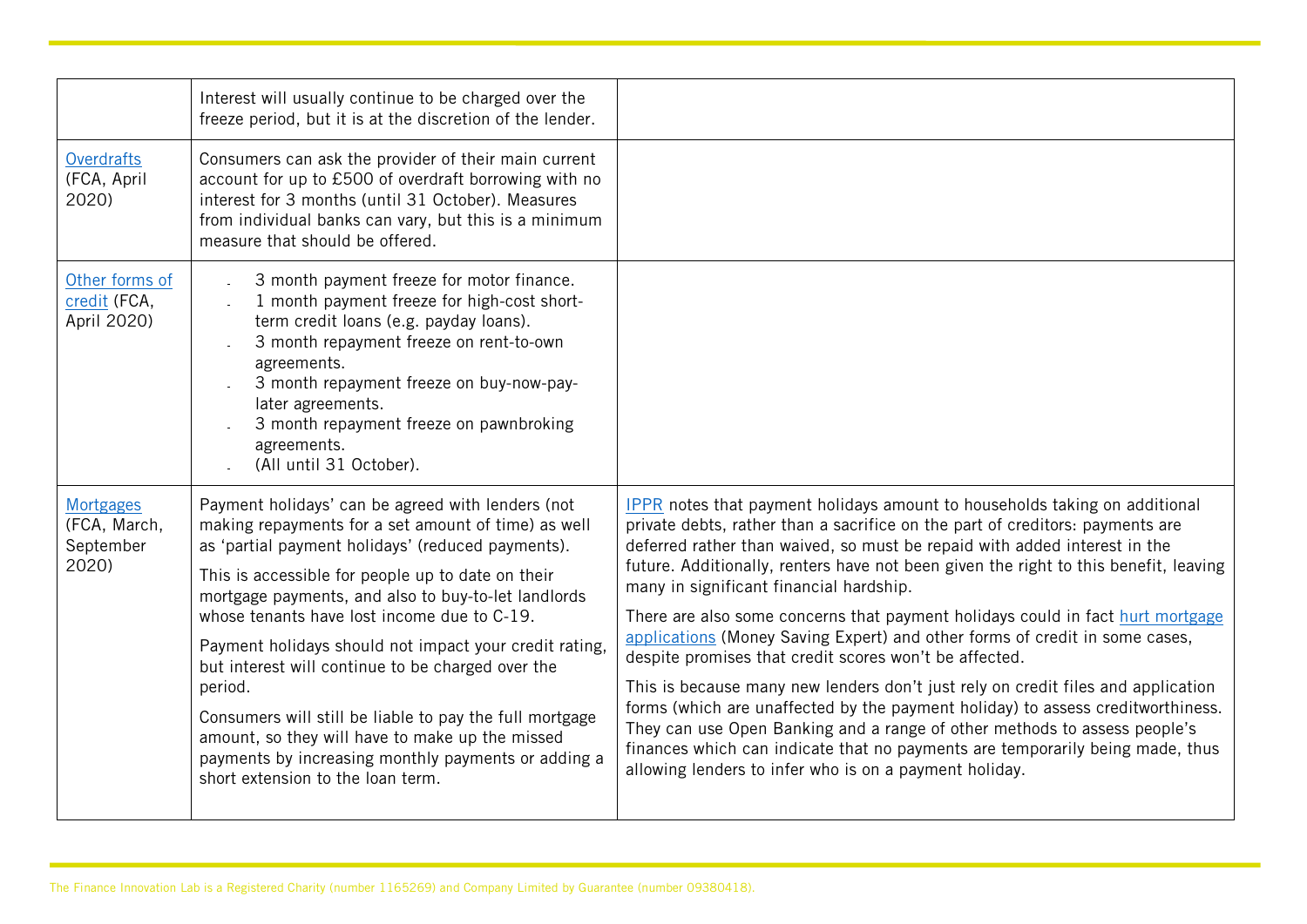|                                       | Mortgage holders have until 31 October to apply or<br>reapply for a payment holiday.<br>Lenders are also temporarily stopping repossession<br>actions (to 31 October 2020)                                                                                                                                                                                                                                                                                                                                                                                                                                                                                                                                                                                                                                                                                     | The FCA have confirmed that lenders are able to utilise this information to<br>inform their lending decisions, thus it is entirely possible that payment holidays<br>will adversely impact access to future credit for many borrowers. |
|---------------------------------------|----------------------------------------------------------------------------------------------------------------------------------------------------------------------------------------------------------------------------------------------------------------------------------------------------------------------------------------------------------------------------------------------------------------------------------------------------------------------------------------------------------------------------------------------------------------------------------------------------------------------------------------------------------------------------------------------------------------------------------------------------------------------------------------------------------------------------------------------------------------|----------------------------------------------------------------------------------------------------------------------------------------------------------------------------------------------------------------------------------------|
| Insurance<br>(FCA, March<br>2020)     | Insurers can offer a range of options to people<br>struggling to pay for insurance, including:<br>Reviewing your cover based on risk and needs<br>to reduce premiums<br>Premium payment deferrals<br>Waiving administration and cancellation fees<br>Relaxing interest or charges on missed<br>payments<br>Extending cooling off periods<br>Partly refunding premium payments where the<br>whole amount had been paid up front.                                                                                                                                                                                                                                                                                                                                                                                                                                |                                                                                                                                                                                                                                        |
| "Project Birch"<br>(HMT, May<br>2020) | A bailout plan for strategically important companies -<br>it will inject equity into companies that are struggling<br>with debt. Sectors that fall under consideration<br>include: aviation, aerospace, and steel - all of which<br>are facing acute problems and are important to the UK<br>economy. However, the offer would apply across<br>sectors, extending existing commitments to act as a<br>Lender of Last Resort. This project increases the<br>capacity of HMT to handle bespoke bailouts of viable<br>firms which have exhausted all other options,<br>including government loan schemes.<br>There are already considerations of extending these<br>support measures into a medium term solution to part-<br>nationalise companies in order to prevent their<br>collapse in the wake of the massive debt mountains<br>that they have accumulated. | Charities and lobby groups have called for transparency and conditions for<br>companies to tackle global heating, protect jobs, and reduce inequality<br>(Guardian, 2 July).                                                           |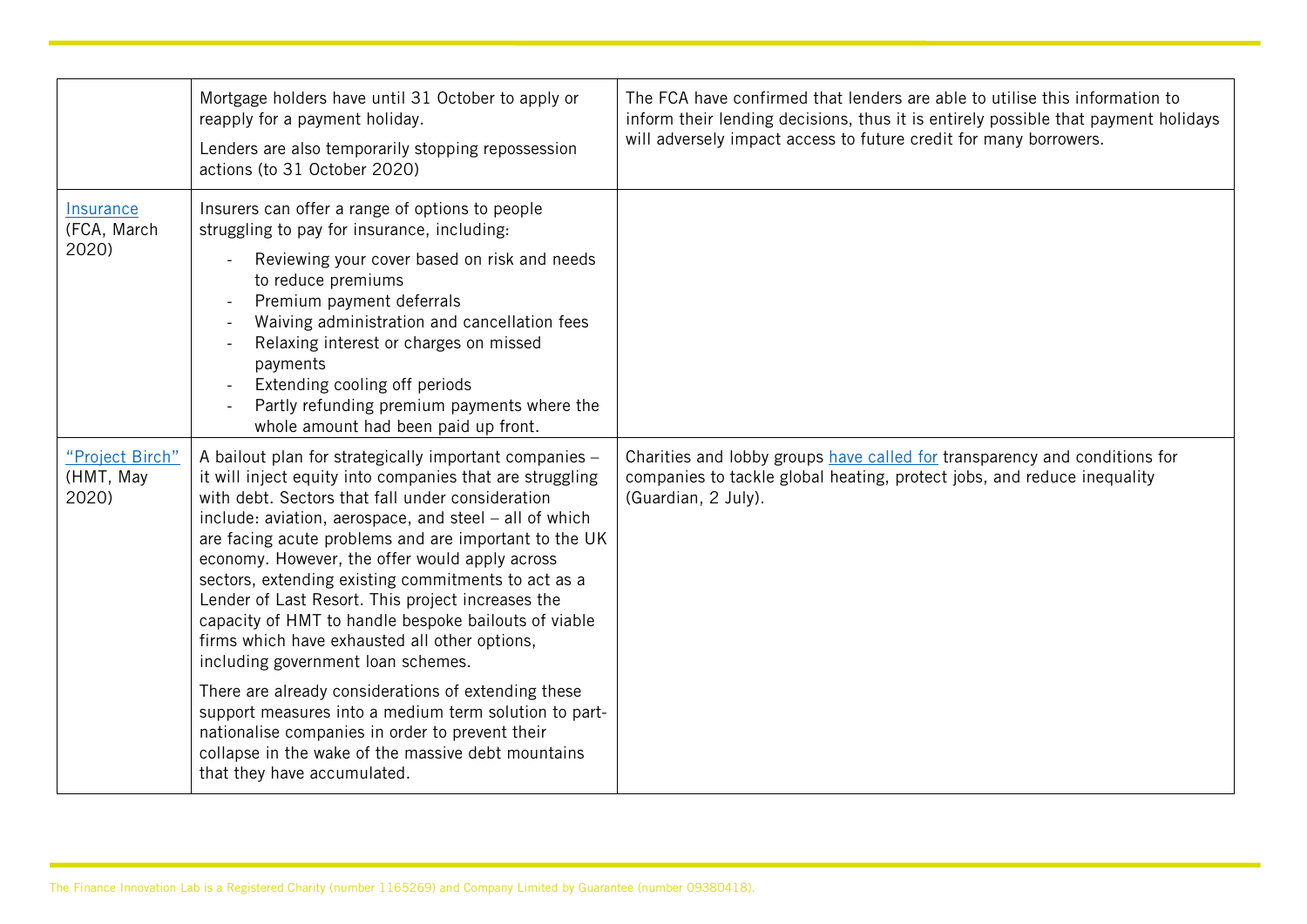| <b>Credit Union</b><br>Resilience<br>Loan Fund<br>(Social<br>Investment<br>Scotland -<br>Scottish<br>Government,<br>April 2020) | A new fund to help Scotland's credit unions that are<br>suffering as members struggle to meet loan<br>repayments.<br>Credit Unions can apply for an interest-free loan of<br>between £50,000 and £250,000, repayable over an<br>8-year term. The loan will reduce by 20% from year 4<br>onwards, but will be repaid when the credit union<br>is able to. | The Association of British Credit Union (ABCUL) has welcomed the funding<br>packages. |
|---------------------------------------------------------------------------------------------------------------------------------|----------------------------------------------------------------------------------------------------------------------------------------------------------------------------------------------------------------------------------------------------------------------------------------------------------------------------------------------------------|---------------------------------------------------------------------------------------|
|---------------------------------------------------------------------------------------------------------------------------------|----------------------------------------------------------------------------------------------------------------------------------------------------------------------------------------------------------------------------------------------------------------------------------------------------------------------------------------------------------|---------------------------------------------------------------------------------------|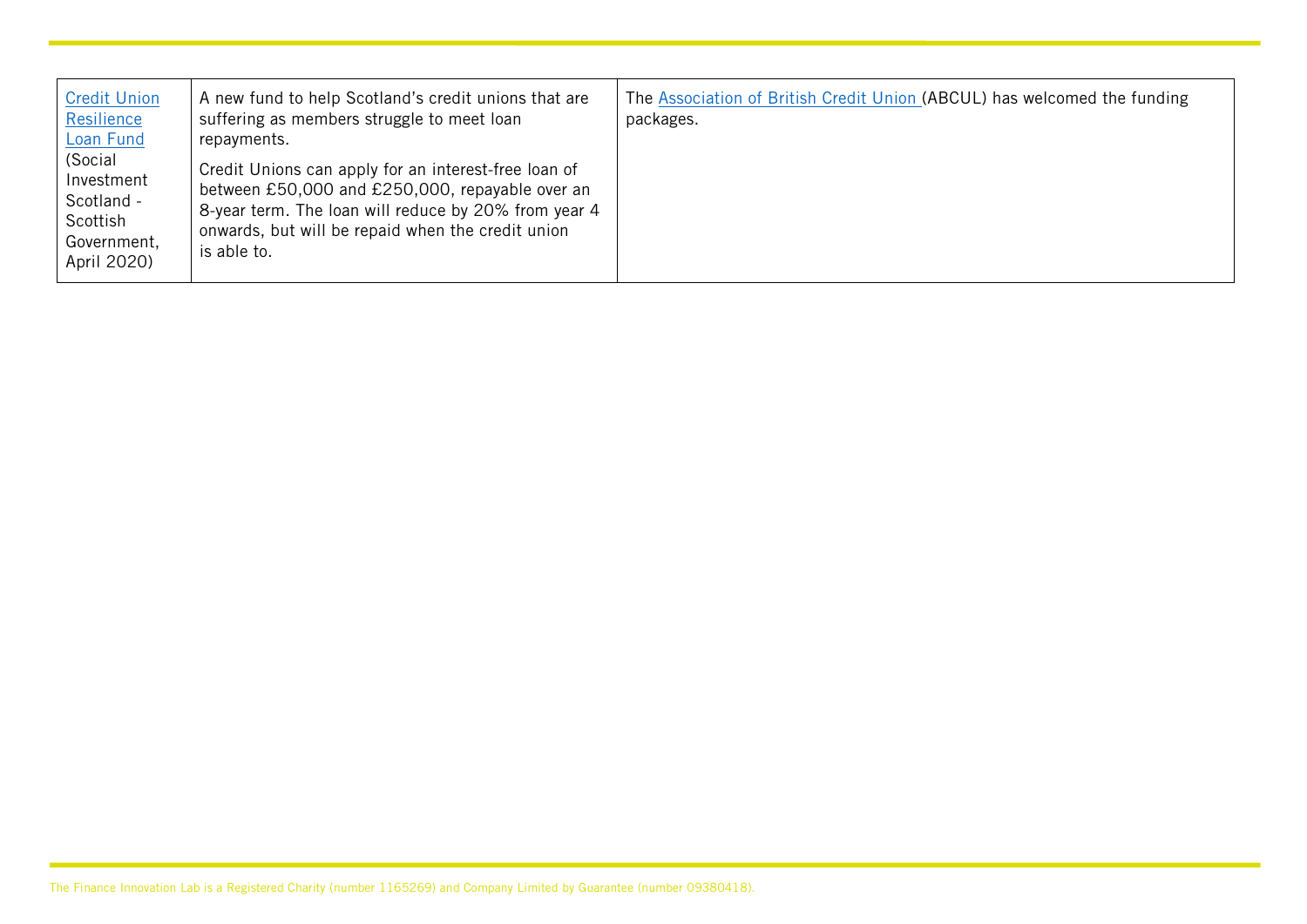## <span id="page-10-0"></span>2. Alternative civil society proposals

| <b>REPORT/PUBLICATION:</b>                     | <b>DESCRIPTION:</b>                                                                                                                                                                                                                                                                                                                                                                                                                                                               |
|------------------------------------------------|-----------------------------------------------------------------------------------------------------------------------------------------------------------------------------------------------------------------------------------------------------------------------------------------------------------------------------------------------------------------------------------------------------------------------------------------------------------------------------------|
| Own the Future (CLES,<br>July 2020)            | This guide from the Centre for Local Economic Strategies (CLES) sets out a vision for the just recovery and social, democratic<br>and economic reform of localities, led by local authorities (LAs). To do so, it uses the framework of community wealth<br>building, and includes recommendations for how LAs could maximise their financial power - using pension funds, regional<br>banks, mutual credit, municipal bonds, buyouts, and advocating for national policy change. |
| The road to resilience<br>(RSA, June 2020)     | The RSA outlines 12 recommendations to fund and support community stakeholder banks to prosper.                                                                                                                                                                                                                                                                                                                                                                                   |
| The case for a British<br>Development Bank (UK | This report calls for HMT to create a national development bank to unlock £16 billion in capital for investment in SMEs,<br>municipal infrastructure and project finance to level up the UK's regions.                                                                                                                                                                                                                                                                            |
| Onward, October 2020)                          | The report finds that, despite London's deep and mature financial markets, the UK suffers competitive weaknesses linked to<br>investment in businesses and infrastructure, including:                                                                                                                                                                                                                                                                                             |
|                                                | A wide infrastructure financing gap of £8 billion a year and weak infrastructure stock compared to other European<br>nations.                                                                                                                                                                                                                                                                                                                                                     |
|                                                | A large SME financing gap, equivalent to £22 billion in foregone funding for growth and jobs, despite increasing<br>lending to large businesses.                                                                                                                                                                                                                                                                                                                                  |
|                                                | Regional disparities: according to BoE data, 25% of all SME loans are lent in London versus just 2.8% in the North<br>East and 3.5% in Wales.                                                                                                                                                                                                                                                                                                                                     |
|                                                | These issues have been exacerbated by the sale of the Green Investment Bank (GIB) and the departure from the<br>European Investment Bank (EIB). The GIB catalysed £15 billion of green infrastructure spending by 2015. In the<br>same year the EIB invested £5.6 billion in UK projects, equivalent to approximately a third of infrastructure spending<br>under the remit of the National Infrastructure Commission.                                                            |
|                                                | The creation of a British Development Bank would address these market failures and provide financing at scale to level up the<br>UK. The new institution would be modelled on the successful German bank, KfW, which was established in the aftermath of<br>the Second World War.                                                                                                                                                                                                 |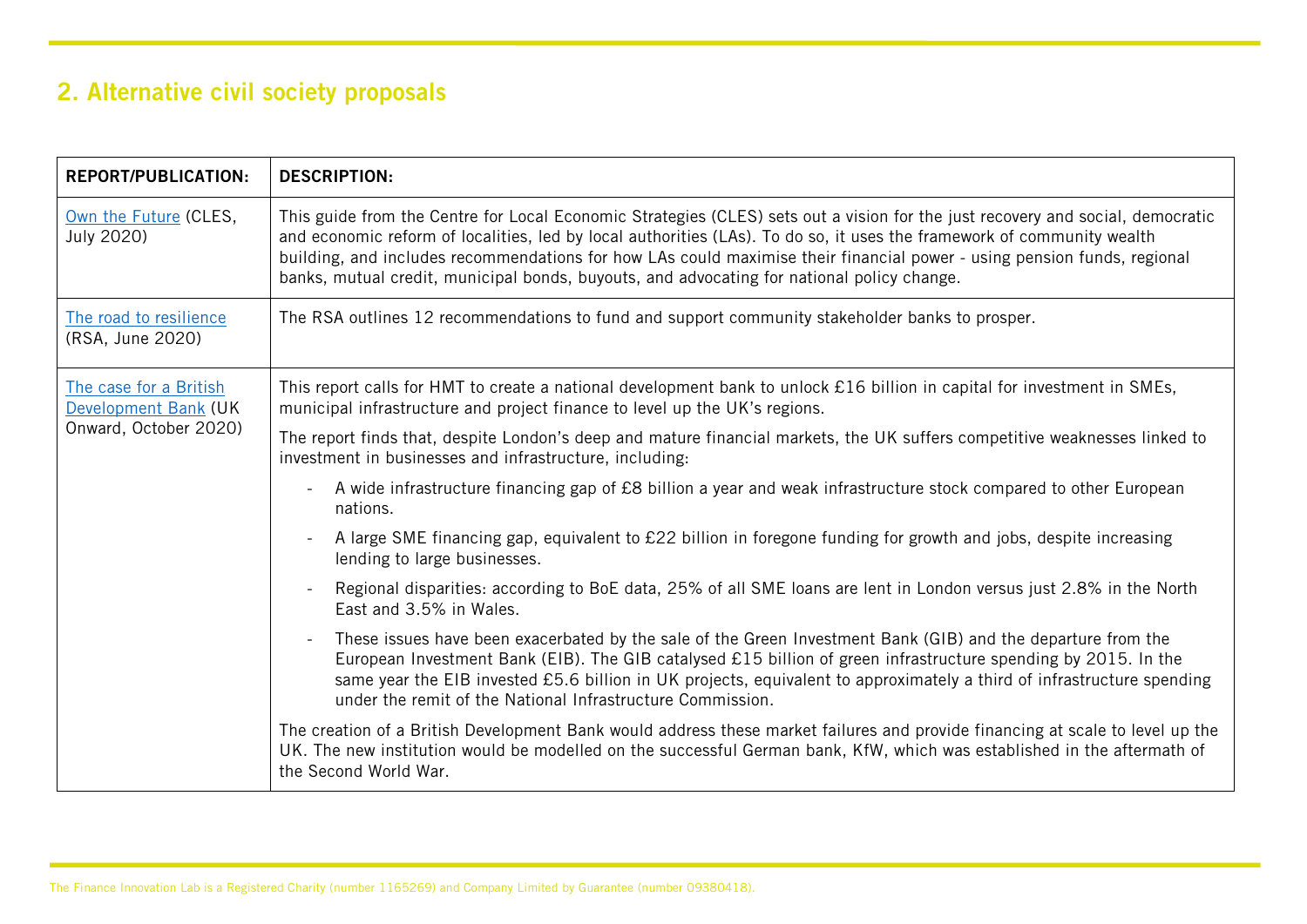| Calls for green bank<br>mount amid UK recovery<br>plans (FT, 2 July 2020)                                              | E3G, and 100 mayors/local officials call for a Green Infrastructure Bank to be established.                                                                                                                                                                                                                                                                                                                                                                                                                                                                                                                                                                                                                                                                                                                                                                                                                                                                                                                                                                                                                                                                                                                                                                                                                                                 |
|------------------------------------------------------------------------------------------------------------------------|---------------------------------------------------------------------------------------------------------------------------------------------------------------------------------------------------------------------------------------------------------------------------------------------------------------------------------------------------------------------------------------------------------------------------------------------------------------------------------------------------------------------------------------------------------------------------------------------------------------------------------------------------------------------------------------------------------------------------------------------------------------------------------------------------------------------------------------------------------------------------------------------------------------------------------------------------------------------------------------------------------------------------------------------------------------------------------------------------------------------------------------------------------------------------------------------------------------------------------------------------------------------------------------------------------------------------------------------|
| <b>Unlocking Britain (Social</b><br>Market Foundation, June<br>2020)                                                   | Recommendations for an economic recovery post C-19 include:<br>Creating a Recovery Fund to provide capital to British SMEs - and once recovery is complete, the fund should be<br>floated on the London Stock Exchange. Shares in the Fund should be issued at a heavy discount to frontline NHS<br>workers and people aged 18-30, in both respects targeted to those who earn less than £30,000.<br>Making it easier for people to invest their savings into UK businesses - this could inject £6 billion into British SMEs<br>without raising new money from the public or private sector.<br>The BoE setting a nominal GDP level target.                                                                                                                                                                                                                                                                                                                                                                                                                                                                                                                                                                                                                                                                                                 |
| The Colour of Money: How<br>racial inequalities<br>obstruct a fair and<br>resilient economy<br>(Runnymede, April 2020) | The report reveals gross levels of economic and racial inequality in Britain. For example, Black African and Bangladeshi<br>households have 10 times less wealth than White British people. Recommendations from the report include include<br>strengthening discrimination law, as well as the need for targeted policies to tackle longstanding inequalities, and for ensuring<br>racial inequalities are considered in thinking about how to design a fairer, more resilient economy.                                                                                                                                                                                                                                                                                                                                                                                                                                                                                                                                                                                                                                                                                                                                                                                                                                                    |
| Cash during and after<br>COVID-19 (RSA, April<br>2020)                                                                 | The RSA raises the question of whether cash can survive C-19, and the need for a more inclusive digital economy.<br>In addition to ensuring that everyone has access to a bank account, the RSA highlight 4 further ideas:<br>1. Banking levies should be reformed to tax the beneficiaries of an increasingly cashless system (e.g. Visa, Mastercard<br>and Apple) to support those who are currently underserved digitally – funding improved internet connectivity, enhanced<br>digital capability, and fostering inclusive innovation from fintechs.<br>2. Banks should make a concerted effort to ensure all customers are signed up to an alternative to physical banking. The<br>government should work with the FCA and the banks to ensure a digital transition strategy is developed.<br>3. Open Banking is a huge opportunity to give people more control over their financial data and drive digital innovation,<br>so products work better for customers. However, limited public awareness is leaving its potential unfulfilled, so a<br>public information campaign should be launched.<br>4. Governments and central banks globally are exploring the idea of issuing their own electronic currencies. It's essential<br>that one dominant digital currency does not emerge as a monopoly, eroding competition and privacy. |